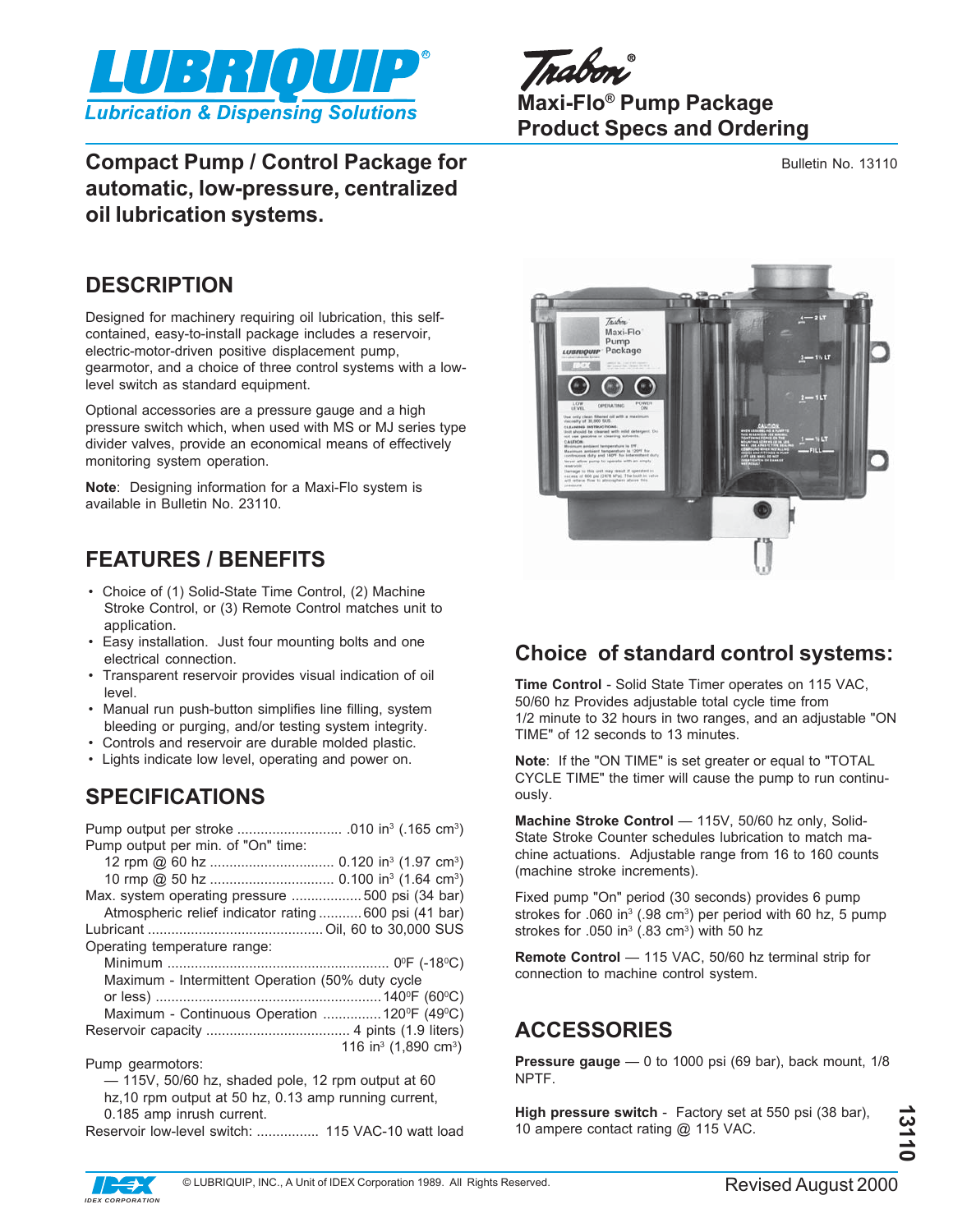The pump gearmotor, energized by one of the three control units, rotates an eccentric (A) connected to a rod that drives the pump piston (B).

On the prime stroke, the piston opens the inlet port (C), allowing oil from the reservoir to flow into the piston chamber. On the power stroke, the piston motion closes the inlet port and forces the oil through the spring-loaded check valve (D)

and the outlet port (E), and into the line to the divider valves. When "On", the pump gearmotor rotates the eccentric at a fixed speed of one pump strokes every 5 seconds on 60 hz, or one stroke every 6 seconds on 50 hz. The piston meters a fixed .010 in<sup>3</sup> (0.16 cm<sup>3</sup>) of oil for every pump stroke. The total volume of oil delivered to the system is determined by the frequency and length of "ON TIME" that the pump is operated.



#### **Operation with Machine Stroke Control**

This control unit counts operating strokes on the lubricated machine. It can be set to start the pump and motor at any number of strokes from a minimum of 16 to a maximum of 160 strokes in 16 - stroke increments.

Each time the counter starts the pump motor, it operates automatically for 30 seconds. In that time it delivers 6 strokes at 60 hz or 5 strokes at 50 hz at .010 cu.in. (.16 cm<sup>3</sup>) per stroke.



O

 $\Phi$ 

5 6 7 8 9 10<br>0 0 0 0 0 0

 $\mathcal{D}% _{M_{1},M_{2}}^{\alpha,\beta}$ 

O

0

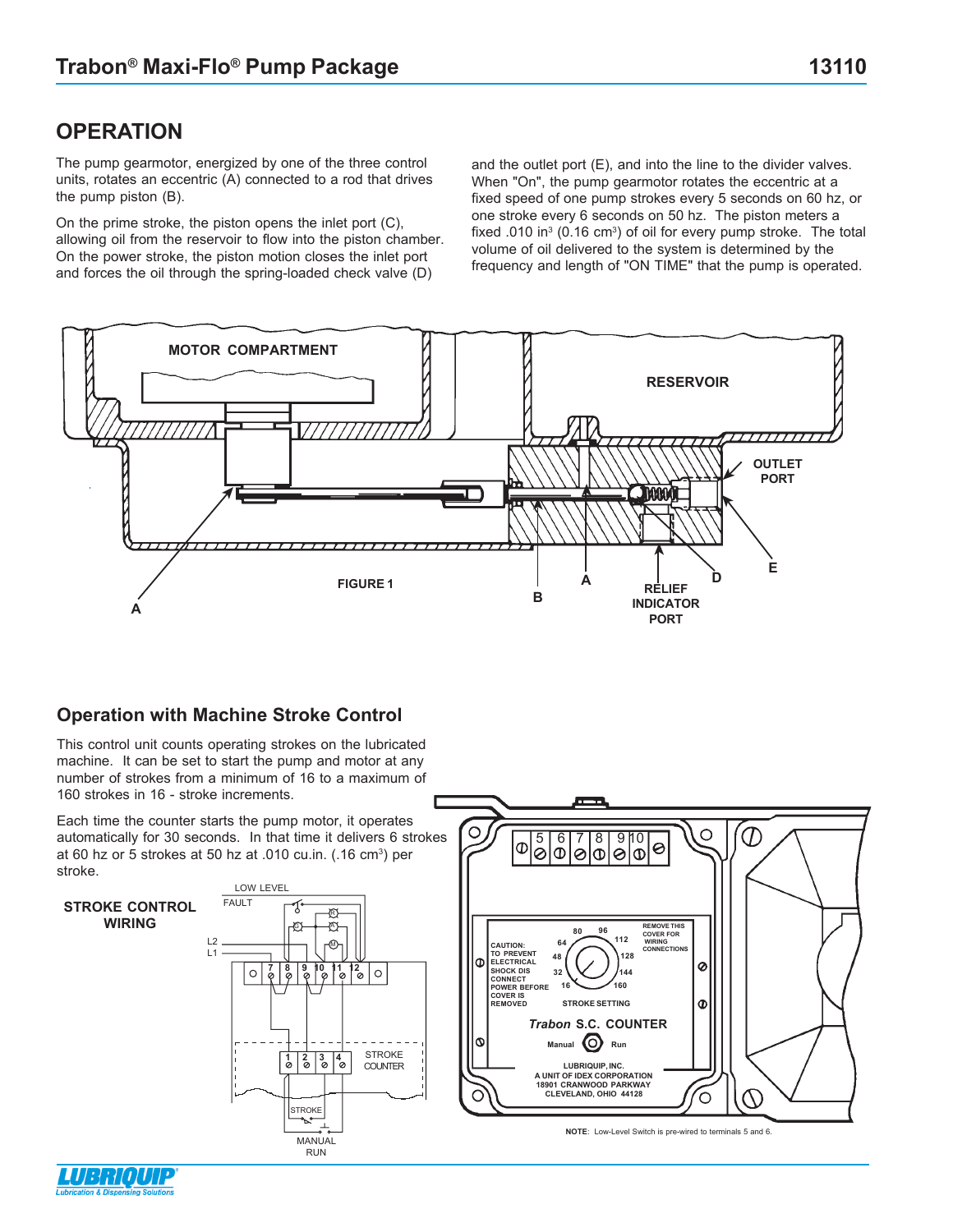### **Operation with Time Control**

Set the slide switch to either minutes or hours for cycle time. Next, set the desired pump "ON TIME" using a screwdriver in the slotted head of the scale marked "ON TIME MINUTES". Then in a similar fashion, set the specific interval at which lube cycles are to occur using the appropriate scale under "TOTAL CYCLE TIME".

"ON TIME" in minutes = Total output required per cycle time (cu.in.) divided by 0.12 (60 hz) or 0.10 (50 hz) cu.in. per minute output rate.

When power is applied, the timer activates the lube pump motor and simultaneously begins timing of the "ON TIME" and "TOTAL CYCLE TIME".

When the "ON TIME" is completed, the timer shuts off the pump motor but continues timing the "TOTAL CYCLE TIME" until the next cycle and "ON TIME".

Activation of the manual run button resets the cycle time to zero and starts a lube cycle.

The pump will stroke once every 5 seconds at 60 hz and once every 6 seconds at 50 hz of "ON TIME".

**Note**: If the "ON TIME" is greater than the "TOTAL CYCLE TIME", the timer will cause the pump to run continuously.

### **Operation with Remote Control**

This unit permits connection of the pump motor to the lubricated machine's control system, or to some other control system.

The pump motor "ON TIME" will be determined by the machine or external system control. For most applications, it is recommended that the pump operate a minimum of one stroke per lubrication cycle.



FAULT **TIME CONTROL WIRING**

- 1. Remove jumpr #4 to #11 2. During normal operation, pressure switch N.C. contact is closed and pump motor will operate when timer calls for a lube cycle (red fault llight off).
- 3. High pressure condition causes switch contacts to transfer interupting power to pump motor and applying power to red fault light and fault output (red fault light on).